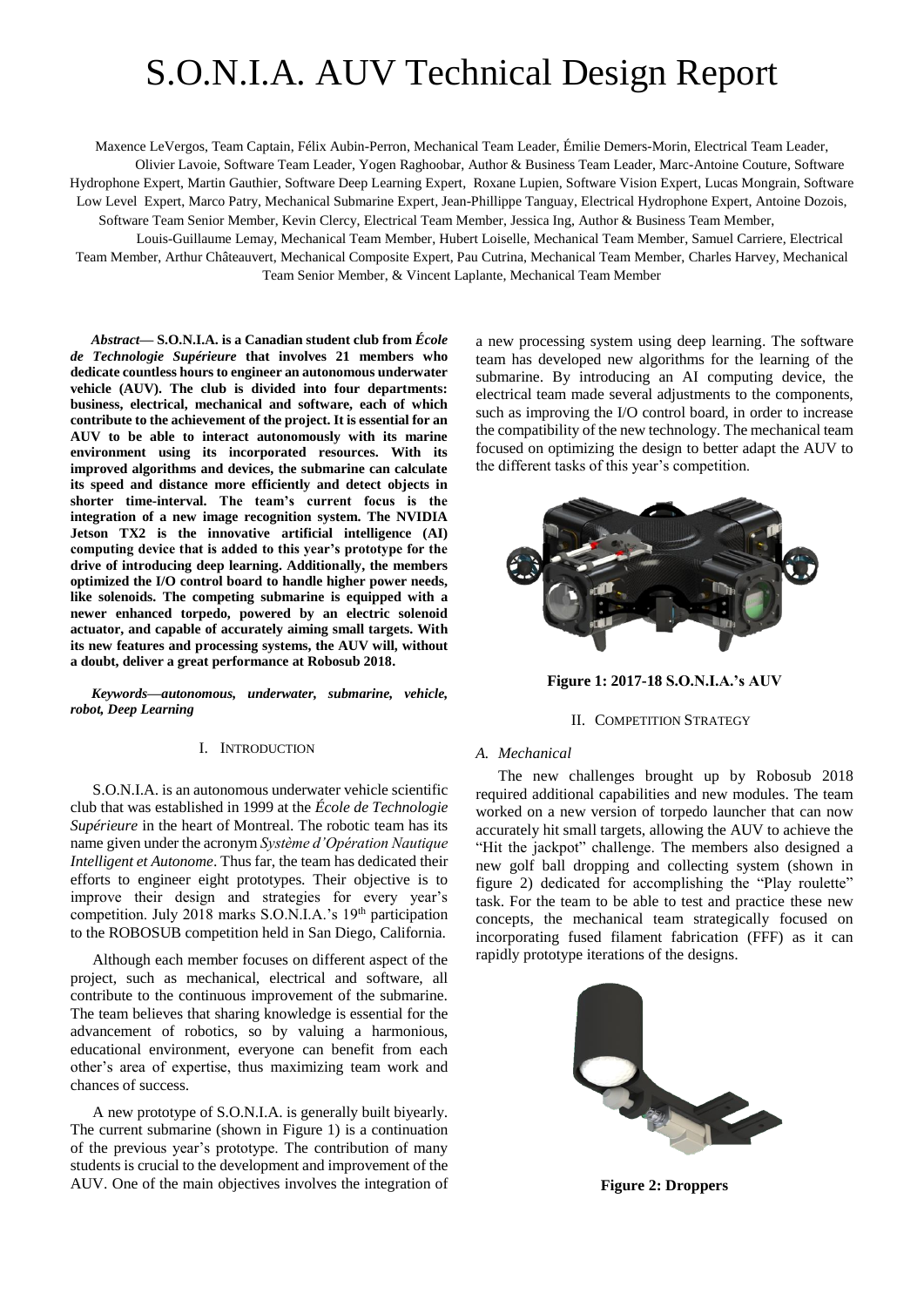# *B. Electrical*

The electrical team this year focused their attention on improving the add-ons of the platform, specifically the torpedoes and droppers. With the new technology, the Jetson TX2 AI computing device, the team added a connecting cable attaching the component to the power supply. See figure 3 for the electrical power distribution plan.



**Figure 3: Electrical Power Distribution**

#### *C. Software*

The complexity levels of this year's Robosub meant that the software team had to make a few adjustments. Object detection is necessary for the submarine to autonomously overcome the competition's tasks. The team focused on two different techniques for image recognition. First task involves recognizing dices emerged underwater. In this challenge, the submarine processes the information using deep learning (see figure 4). For the second part of the challenge, the roulette mission, the team chose Vision Filtration module for completing the task.



**Figure 4: Deep Learning Object Detection**

## III. DESIGN CREATIVITY

# *A. Mechanical*

This year's main emphasis was devoted to the optimization of the platform built last year. We keep relying on our cross-shaped design since we found out that the fundamental characteristics of the assembly worked to perfection, and the symmetry in the X and Y planes allow an easier control. With the design of the four arms, modules are easily added, or modified without major problems. Furthermore, the electronic boards and the wires are manageable. For this prototype, the team has decided to remove the sonar component since it did not produce the expected results and it is not necessary for this year's strategy.

As mentioned previously, the vehicle is the same as last year. This means that we only had to perform minor repairs and modifications to enhance its reliability. Since the last competition, some changes include upgrading the front rack, which allowed the installation of the Jetson TX2, a more reliable front facing camera placement, and better wire management and access. Using the free room inside the submarine, the weight ballast placement was improved to enhance the static balance of the AUV.

Another design created by the mechanical team is the torpedo launcher as shown in figure 5. It shoots markers using a spring-based system. That way, its power can efficiently expand, and trajectories are repeatable and non-violent. The launcher is triggered by an electric solenoid actuator. We realized that it was easier to use this design compared to the previous one for two reasons: (1) no extra batteries were necessary since the solenoid actuator is connected to the main battery of the submarine, (2) pneumatic systems are not required and reloading time is very minimal. Inherently, there is less risk attached to this new setup as it does not involve high pressure handling and less maintenance is required compared to electrical or pneumatic system procedures.



**Figure 5: Torpedo Launcher**

Similar to the marker launcher, the golf ball dropping system works with the same electric solenoid actuator. Both are low profile and are located under the submarine.

#### *B. Electrical*

In terms of power supply, the same battery model (4S lithium-ion battery of 16.0V) is used for this year's competition as they are shown to be most suitable for the brushless motors. The team chose to keep these batteries for their ability to avoid lowering of the tension in the motors. In other words, they can bypass the voltage regulator, so that only control and monitoring process are necessary for the functioning of the motors. Two of these batteries are necessary; thus, the submarine was designed so that two compartments are in opposite sides in order to optimize the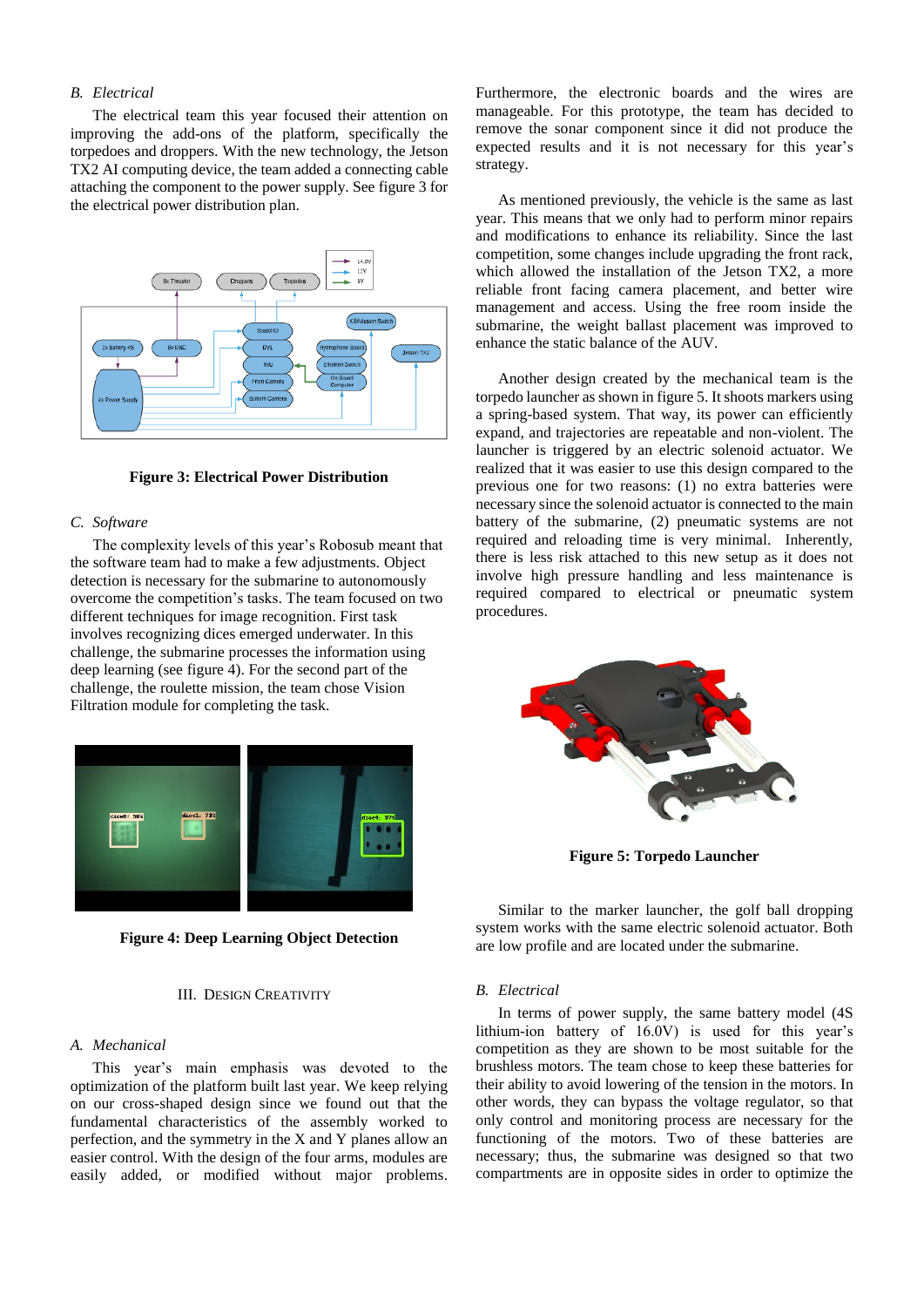connections between the components. Since there are eight motors in total, eight ESC are used, and disposed inside the submarine's core. They are used to control the level of power usage of the motors according to their efficiency rates. Since there are eight motors in total, eight ESC are used. Each battery is connected to a power supply cards with three channels. Two of the channels have the same nominal voltage as the battery (16.0V), allowing a direct connection to the four ESC. To supply the other components, the third channel has a switch-mode power supply (buck converter) that reduces the initial 16.0V to 12.0V. The voltage conversion is a mandatory process as the channel supply power to important submarine components. One conversion channel connects to the two cameras and the PC, whereas the second channel connects to the Jetson TX2, I/O control board for input and output control, the cooling fans and the DVL.

In overall, the electrical team's major focus this year was the optimization of the I/O control board to allow the integration of the solenoid for the add-ons (torpedoes and droppers), and the improvement of the electric cables. Grounding and shielding was added to the hydrophones' cable assembly in order to minimize electric noise coming from large power expenditures, like the thrusters.

# *C. Software*

Last year, the software team worked on integrating the ROS platform to the submarine. The low-level module was previously written in python. Last year, due to lack of time, the software team chose Python for the development of their AUV drivers (Doppler Velocity Log, DVL RS-485). By this year's competition, to have a more effective and robust code, it decided to refactor the code by changing most of it from Python to C++. The language modification will lead to an increased performance in the driver's functionality.

The team also worked on a mapping algorithm for the hydrophones. Since the results generated were initially interesting, they've worked on it more profoundly. The objective was to have a better detection system for localizing the pinger by solving linear equations system. However, with repeated testing, they've concluded that the results were not recurrent, thus unstable. Currently, the team is working on developing another algorithm based on *visual servoing*<sup>1</sup> [1]. Instead of using feedback information from the DVL, it will use feedback from the camera to control the movement of the robot. This allows the extraction of information about the speed of the submarine relative to the image of the targeted object.



Every year, many ways are explored to improve the functionality of the submarine. This year, the team worked on underwater vision tool. After discussing on different methodology for object detection, the team chose to focus on deep learning. Since normal vision is less efficient when filters are included in certain conditions, they've worked on new models that would allow the submarine to better detect objects based on deep learning. It implies creating a dataset to train the model. It is key to building a model that will permit the submarine to ''learn'' based on a large dataset. Image segmentation can enhance and generate information to train the neural network. Furthermore, deep learning for object detection can help the AUV to identify and locate objects such as the dice from this year's challenge.

In addition to these changes, the team created a new algorithm based on a dynamic model for the control system. A coordination of the desired position enters the algorithm as an input variable. The information is then translated into speed. In other words, the submarine perceives the distance between the initial and final destination, which is deducted by the submarine as the speed it requires to arrive at the desired location. The output of this dynamic model is the force required and generated by the submarine to move to the destination.

Refactoring of the mission system is also an aspect the team worked on this year to adapt to the new challenges offered by Robosub 2018. In the previous year, the mission system operated by state machine. It allows the submarine to accomplish complex tasks based on many simple tasks. We would send many simple tasks for the submarine to accomplish. Simple would turn into more complex tasks. The more difficult tasks are a combination of many simple tasks.

To test our mission system, the software team developed a simulation system that allows us to evaluate the functionality of the submarine without having to indulge (test) it physically in water. Being able to simulate a test environment for the submarine is largely convenient as it saves time and required less people to be implicated during the simulation.

 $\overline{a}$ 

<sup>&</sup>lt;sup>1</sup> visual servoing refers to "the use of vision in the feedback loop of the lowest level of a (usually robotic) system control with fast image processing to provide reactive behavior" (Janabi-Sharifi, 2003, p. 15-1)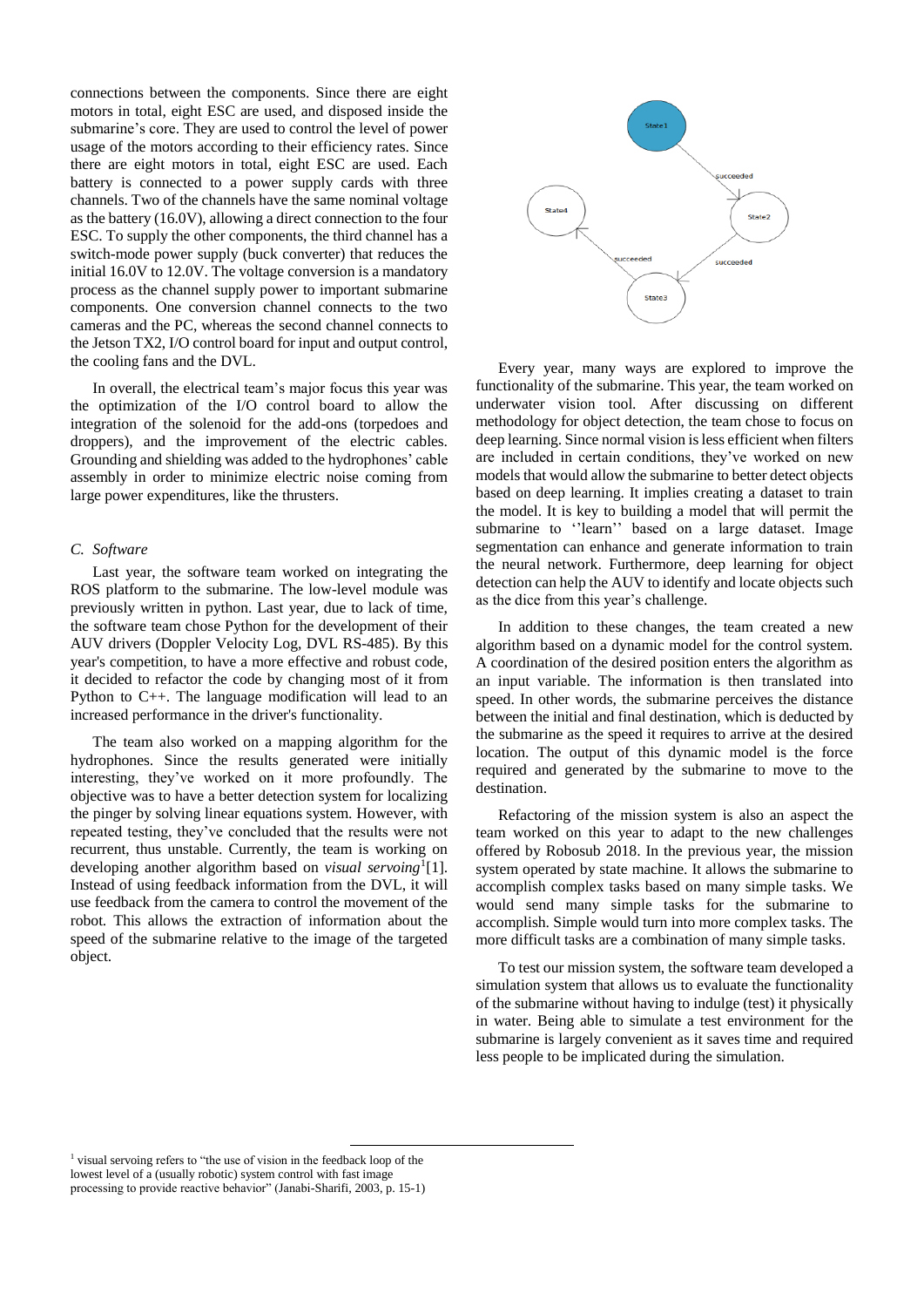#### IV. EXPERIMENTAL RESULTS

 It is important for students to maintain balance between personal, school and work life. S.O.N.I.A. values as much psychological health as respect among members. Many students are taking full course load and some are working, while others are involved in extracurricular activities. In order to have a well-organized planification, a weekly schedule was planned out for four consecutive months preceding the competition. The calendar includes predetermined compulsory meetings and tests. Dates were settled weekly for the first month. The number of tests and meetings increased to two to three times a week as the competing date approached. It goes without saying that these tests are vital for the success of this project. These tests not only evaluate the performance of the submarine, but also the team's performance.

 The amount of test depended on several factors that may not have been the team's control. For example, the availability of the pool was a deciding factor. On the other hand, if technical issues occurred, priority was given to repairs over testing. As mentioned earlier, although each member has an assigned task, such as focusing on the conceptualization of the droppers, everyone devote time to help others when needed. Overall, it was important for the team to dedicate many hours at the pool to test the submarine in every angle as possible. Tests were done in different locations, such as other College or University's swimming pool, and diving facilities. It allowed the submarine to be evaluated in distinct underwater environments. Specifically, it allowed us to simulate and recreate an ecosystem similar to the competition, such as adding obstacles and being surrounded by natural elements (i.e. algae). Participating in a test meant preparation, transportation, reservation and settling of equipment. Some tests were done with limited number of members due to lack of transportation mean. However, the challenges allowed the team to work together and find solutions to cooperate and progress in the project.

 It is with great privilege to have the 21 members contributing their time and effort for the accomplishment of the project. S.O.N.I.A. would not have come thus far without the dedication of passionate and hardworking students.

#### ACKNOWLEDGMENT

 S.O.N.I.A. AUV would like to thank every member who dedicated their time and effort, as well as the *École de Technologie Supérieure* for making this project possible. A special thank you to David Morgan, Claire Babin and Pascale Cloutier for their continuous support throughout this journey. We would also like to thank our sponsors for their products and funding, and the following services for allowing us conduct tests in their facilities:

#### **Diamond partners:**

Bruel & Kjaer, Cégep du vieux Montréal, ÉTS and Altium.

# **Platinum partners:**

AEETS, FDÉTS, Lenovo and Nortek.

## **Gold partners:**

Teledyne Dalsa, KINOVA, Labelbox and Drillmex

## **Silver partners:**

Digi-Key, Parc Jean-Drapeau, Travis CI, samtec and CAE.

# **Bronze partners:**

BlueRobotics, Premier Tech, Laser Amp, Quincaillerie Notre-Dame, Connect Tech Inc and nvidia.

**Facilities:**

- Cegep du Vieux-Montréal
- Carrière Morrisson
- **■** Mcgill University

#### **REFERENCES**

- [1] Janabi-Sharifi, F., 2003. "Visual Servoing: Theory and Applications," *CRC Press LLC*, p. 15-1.
- [2] "Technical Design Report Instructions", *robonation.org*, 2018. [online]. Available: [http://www.robonation.org/competition/robosub.](http://www.robonation.org/competition/robosub) [Accessed: 23-May-2018]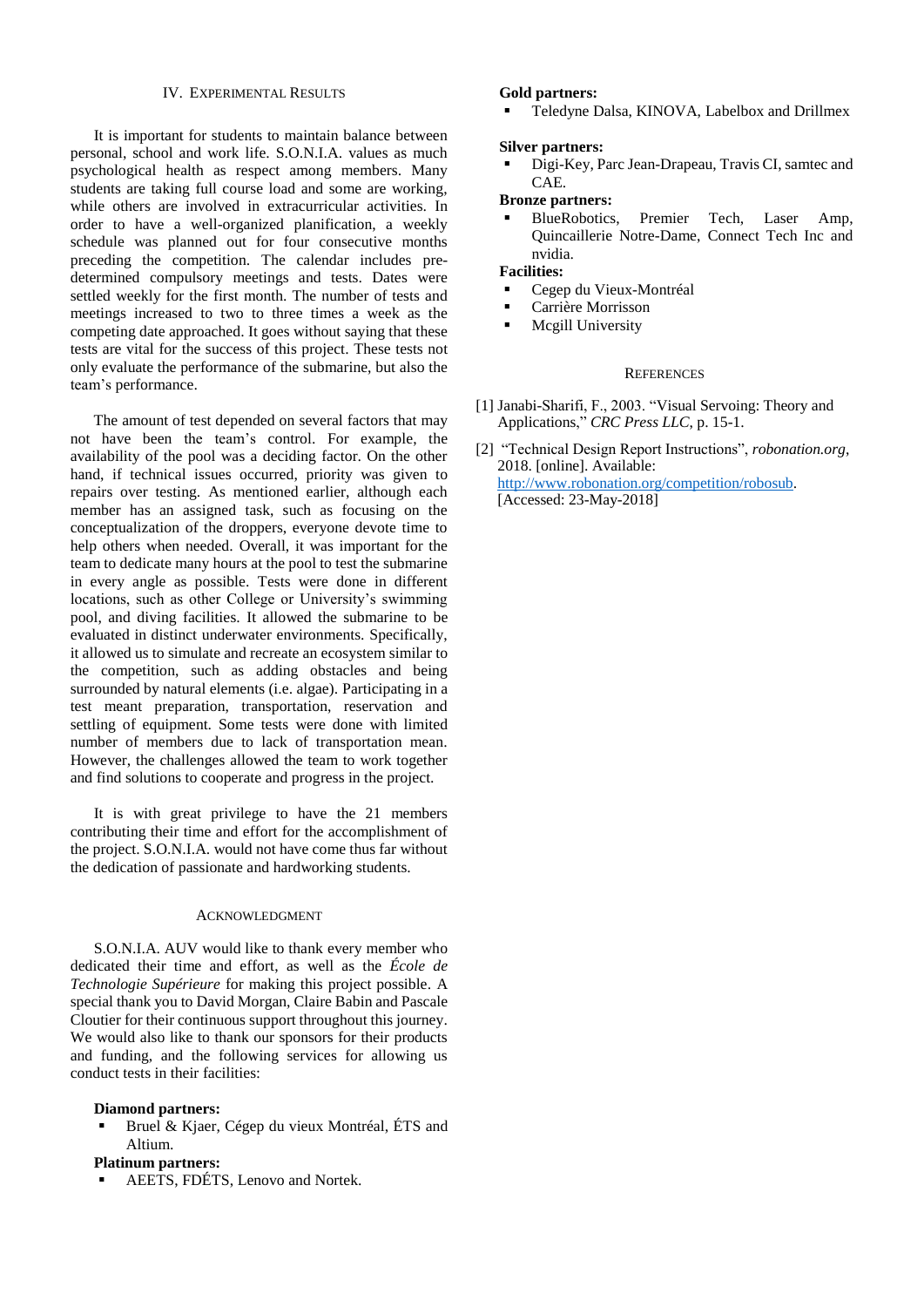| Component                              | Vendor                           | Model/Type                                                               | Specs                                                                                                                                                                                                              | Cost (if new)            |
|----------------------------------------|----------------------------------|--------------------------------------------------------------------------|--------------------------------------------------------------------------------------------------------------------------------------------------------------------------------------------------------------------|--------------------------|
| <b>Buoyancy Control</b>                |                                  |                                                                          |                                                                                                                                                                                                                    |                          |
| Frame                                  |                                  | CNC aluminum system                                                      | 6061-T6 CNC machined and anodized                                                                                                                                                                                  |                          |
| <b>Waterproof Housing</b>              | $\sim$                           | Carbon fibre hull                                                        | Twill weave prepreg carbon fibre                                                                                                                                                                                   | ÷.                       |
| <b>Waterproof Connectors</b>           | Seacon                           | IL4MP/IL8MPX/IL8FSX                                                      | 4 pins/5 pins/8 pins                                                                                                                                                                                               | $\sim$                   |
| Thrusters                              | <b>Blue Robotics</b>             | <b>T200</b>                                                              | Max Thrust Forward 16V: 5.1Kgf                                                                                                                                                                                     | $\blacksquare$           |
| <b>Motor Control</b>                   | Afro                             | Race Spec Mini with ESC                                                  | 30A                                                                                                                                                                                                                | $\blacksquare$           |
| High Level Control                     | $\sim$                           | Cartesian PID controler                                                  | 4 DOF                                                                                                                                                                                                              | $\sim$                   |
| <b>Actuators</b>                       |                                  |                                                                          |                                                                                                                                                                                                                    |                          |
| Propellers                             |                                  |                                                                          |                                                                                                                                                                                                                    |                          |
| <b>Battery</b>                         | Hobbyking<br>(Multistar)         | Multistar High Capacity 16000mAh 4S<br>10C                               | 16000mAh 4S 10C multirotor lipo pack XT90                                                                                                                                                                          |                          |
| Converter                              |                                  | <b>TP820CD</b>                                                           | 20A max charge/ 10.5-28 DC input                                                                                                                                                                                   | $\sim$                   |
| Regulator                              |                                  |                                                                          |                                                                                                                                                                                                                    |                          |
| <b>CPU</b>                             | <b>ADLINK</b>                    | COM Express Basic Size Type 6 Module<br>with 6th Gen Intel Xeon E3-1505M | 12V DC input, 6th Gen Intel Core, Xeon and Celeron<br>Processor with Intel QM170/HM170/CM236 Chipset, U to<br>32 GB dual channel ECC or non-ECC DDR4 at 2133<br>MHz, 4X PCIe x1 Link, 2X USB 2.0 link 2X SATA Link |                          |
| <b>Internal Comm Network</b>           | $\sim$                           | TCP/IP, RS485, RS232, USB                                                |                                                                                                                                                                                                                    | ÷.                       |
| <b>External Comm Interface</b>         |                                  | TCP/IP                                                                   |                                                                                                                                                                                                                    |                          |
| Programming Language 1                 | $\sim$                           | $C++$                                                                    |                                                                                                                                                                                                                    |                          |
| Programming Language 2                 |                                  | Python                                                                   |                                                                                                                                                                                                                    |                          |
| Compass                                |                                  | $\mathbf{r}$                                                             |                                                                                                                                                                                                                    |                          |
| <b>Inertial Measurement Unit (IMU)</b> | MicroStrain                      | 3DM-GX3-25                                                               |                                                                                                                                                                                                                    | $\sim$                   |
| Doppler Velocity Log (DVL)             | Nortek                           | 1 MHz                                                                    | Sample 8 Hz                                                                                                                                                                                                        |                          |
| Camera(s)                              | Teledyne Dalsa                   | Genie Nanos Series                                                       | $\overline{52}$ fps                                                                                                                                                                                                | $\sim$                   |
| Hydrophones                            | Brüel & Kjaer                    | <b>Type 8103</b>                                                         | 4 kHz to 200 kHz                                                                                                                                                                                                   |                          |
| Manipulator                            |                                  |                                                                          | $\blacksquare$                                                                                                                                                                                                     | $\blacksquare$           |
| Algorithms: vision                     | Deep Learning                    | Tensorflow Object detection API                                          | $\overline{a}$                                                                                                                                                                                                     | $\sim$                   |
| Algorithms: acoustics                  |                                  | Triangulation                                                            |                                                                                                                                                                                                                    |                          |
| Algorithms: localization and mapping   | $\Delta \phi$                    | ÷.                                                                       | $\overline{a}$                                                                                                                                                                                                     | $\sim$                   |
| Algorithms: autonomy                   | <b>SMACH</b>                     | <b>State Machine</b>                                                     | $\sim$                                                                                                                                                                                                             | $\overline{\phantom{a}}$ |
| Open source software                   | <b>ROS</b>                       | Kinetic Kame                                                             | $\sim$                                                                                                                                                                                                             | $\overline{a}$           |
| Team size (number of people)           | 9 competing<br>(All members: 21) |                                                                          |                                                                                                                                                                                                                    |                          |
| HW/SW expertise ratio                  | 3/4                              | $\sim$                                                                   | $\sim$                                                                                                                                                                                                             |                          |
| Testing time: simulation               | 20h                              | $\overline{a}$                                                           | $\sim$                                                                                                                                                                                                             | $\sim$                   |
| Testing time: in-water                 | 200h                             | ÷                                                                        |                                                                                                                                                                                                                    |                          |